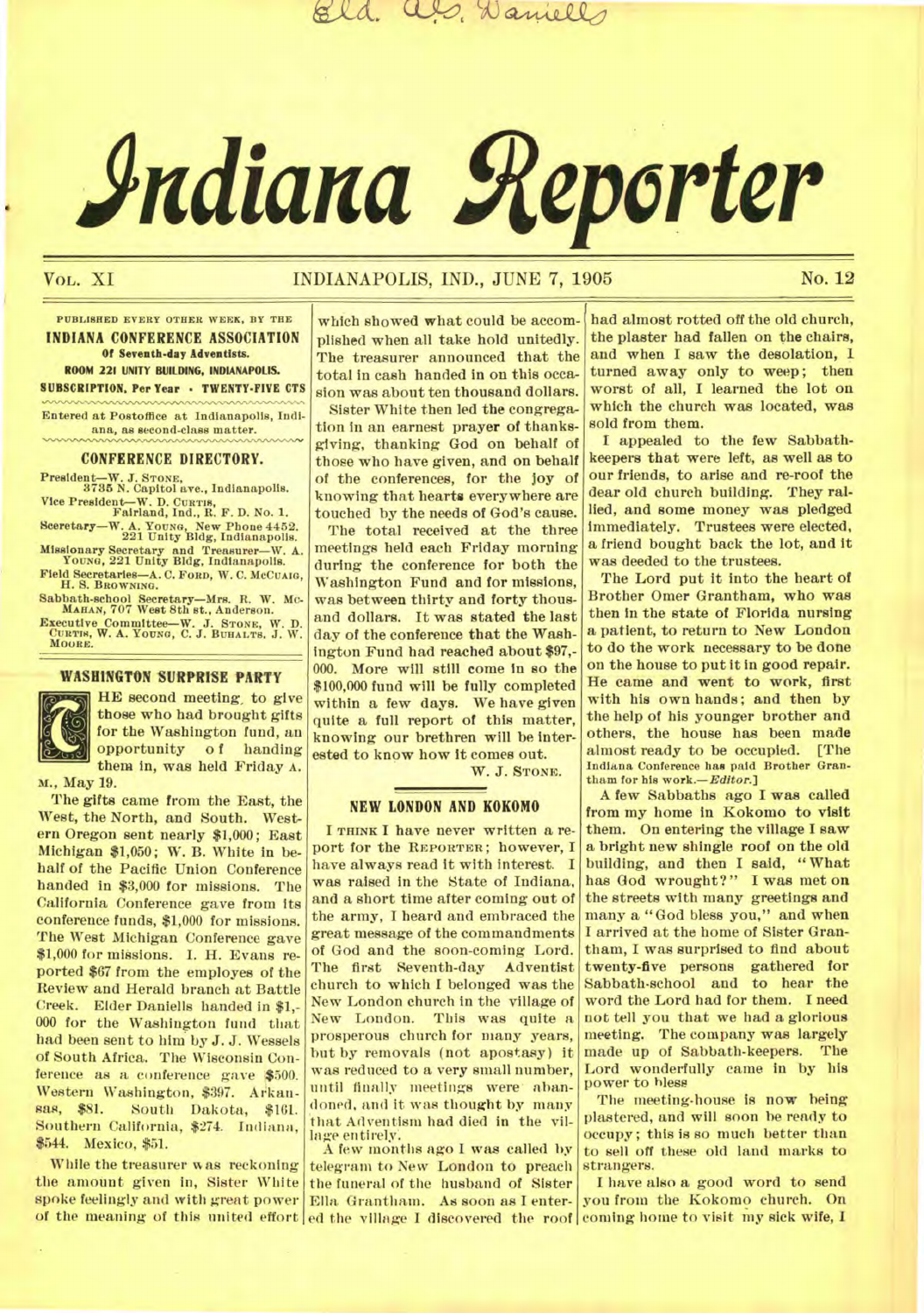found the Kokomo church sadly in need of help. Your president kindly granted me the privilege to help them all I could while there, so the first thing we did was to call the church together and elect a full set of officers. The work passed off pleasantly, as all were in harmony. Then we advertised that at the end of ten days we would meet to elect trustees. All this work has passed off very pleasantly, and now the church is ready to work. Another business meeting was held a few evenings ago, at which time it was voted to build a new front to their church building, adding a small dome, and to paint, paper, and put the building in good repair. One hundred and sixty-two dollars was pledged for the work, and we think that much more can be raised; and we have agreed to help them to raise the remainder that is needed.

I am greatly encouraged with **the**  prospect of seeing the Kokomo church coming up on a higher plane. This is the home of my family, and they are anxiosuly doing all they can to help out in the good work.

May the Lord help us that each one may do his part well, finish up the work very soon in the earth, and go home to glory. J. M. **REES.** 

#### **DOES CANVASSING PAY?**

**WE** have often heard people say that it does not pay to canvass, that the people never **read their**  books, even after they buy **them:**  but my experience has taught me better: besides, the Lord has said through the spirit **of prophesy** that, "there is no better way of getting the Truth before the people," and that the "canvassing work properly conducted is missionary work of the highest order." The Lord has told us that many who buy the books containing present truth "will lay them on the shelf or on the parlor table," but the time comes when sickness and misfortune will enter the home and these books will be sought for and read, and through them many will take hold of the Truth.

Brethren and sisters in Christ do we believe God? If so let us not ignore this part of his work. More than half in this truth at present came in, or, received their knowledge by reading. I am going to give some ripe."

**of my experience I had last week, in some** territory where I canvassed last winter. It rained and I could not get around to canvass, and, so I thot I would visit a man to whom I sold **a** book, and *see* how he was getting along. He was very glad to see me, and made me welcome in his home all the time it was raining. I found that he had a good knowledge of the truth, and was almost ready to take his stand. Those rainy days were spent in the study of God's word, and when we parted he said that the only way to be saved now was to accept this truth. This is one experience where the people read the book when they bought it. Hundreds are anxious to get them, and do read them as soon as they get them. He said that nothing could induce him to part with that book.

The canvasser can not always go back to see what be has accomplished, but he may rest assured that where *he* leaves books in the homes, they are going to gather souls for the Kingdom of God, and they will be stars in the canvassers crown. So let us sing: " Will There be any Stars in *My* Crown."

The Lord has told us that where there is " one canvasser in the field, there ought to be one hundred." Two good brethren have written me about canvassing. One has already come to canvass with me, and the other brother will come just as soon as he can arrange his business so he can leave home, then we will have a company of three. Is there another that would like to take up this work with us? We can study together, pray for, and with each other, and in this way receive courage. Remember that courage is half the battle. If there is one that feels that the Lord wants him to take up this work 1 would be glad to hear from you. All the members of our company will be together over Sabbath and Sunday to study God's word and our Books.

In a future article. I am going to give four reasons why people fail in the canvassing work. Some of these reasons I shall give from an experimental stand point, and others from a stand point of observation and what others have told me.

Truly consecrated canvassers are what we want, "the Harvest is JAS. BLANKENSHIP.

#### **EXPERIENCE OF Mrs. W. B. McKAY Or CONNERSVILLE, INDIANA**

**Who has Recently Accepted the Truth** 

A **FEW** years ago a missionary came to my door and left with me a tract; the next time she came I invited her in that I might learn more of this seemingly strange and new doctrine. She called a number of times and we studied the Bible together, then I struggled on uncomforted, but as time wore on God sent another messenger. He revealed to me at once, even before she spoke, that this missionary was a messenger with the Holy Truth. But no sooner did I accept the little tract from her hand than she was gone; she came again and again, then when she called the next time, I invited her in; she accepted the invitation and offered me another tract; I told her that I had not found time to read the last one she left; she replied in a sweet sad voice, "No time for God?" This reproof was just what I needed : **I**  determined then and there to read every tract she would bring; and I did. I asked her why she was so anxious about my soul,—we are strangers; she replied, "If you should see a person drowning would you not try to save him?" Then it was, I saw the *great gospel ship afloat* in the awful sea of sin, and those on board the ship were safe from the waves of strife and temptation, but I alone in that fierce tempest of sin, drowning in the sea. Once the soul had risen and the first missionary (Mrs. Emma Sparks) came to my rescue, but I did not accept the truth. I let go of her hand and sunk again, but as we all know, man does not drown until he has raised the third time, and after that no power on earth can save him, and there is danger of not rising even the second time if he becomes so entangled by the things in the bottom of the sea of sin, but just as I had arisen for the third time, this dear messenger (Mrs. John Niehaus), for she it was, reached out a helping hand, by earnest prayer and study of the Word. I was brought back on holy ground to serve the Lord and keep his commandments. Then Satan came in again with doubts and fears. I went to the Lord in prayer and asked him to direct me and show me his will; I told him how I loved the church of which I had been a member, and I asked him to remember how it had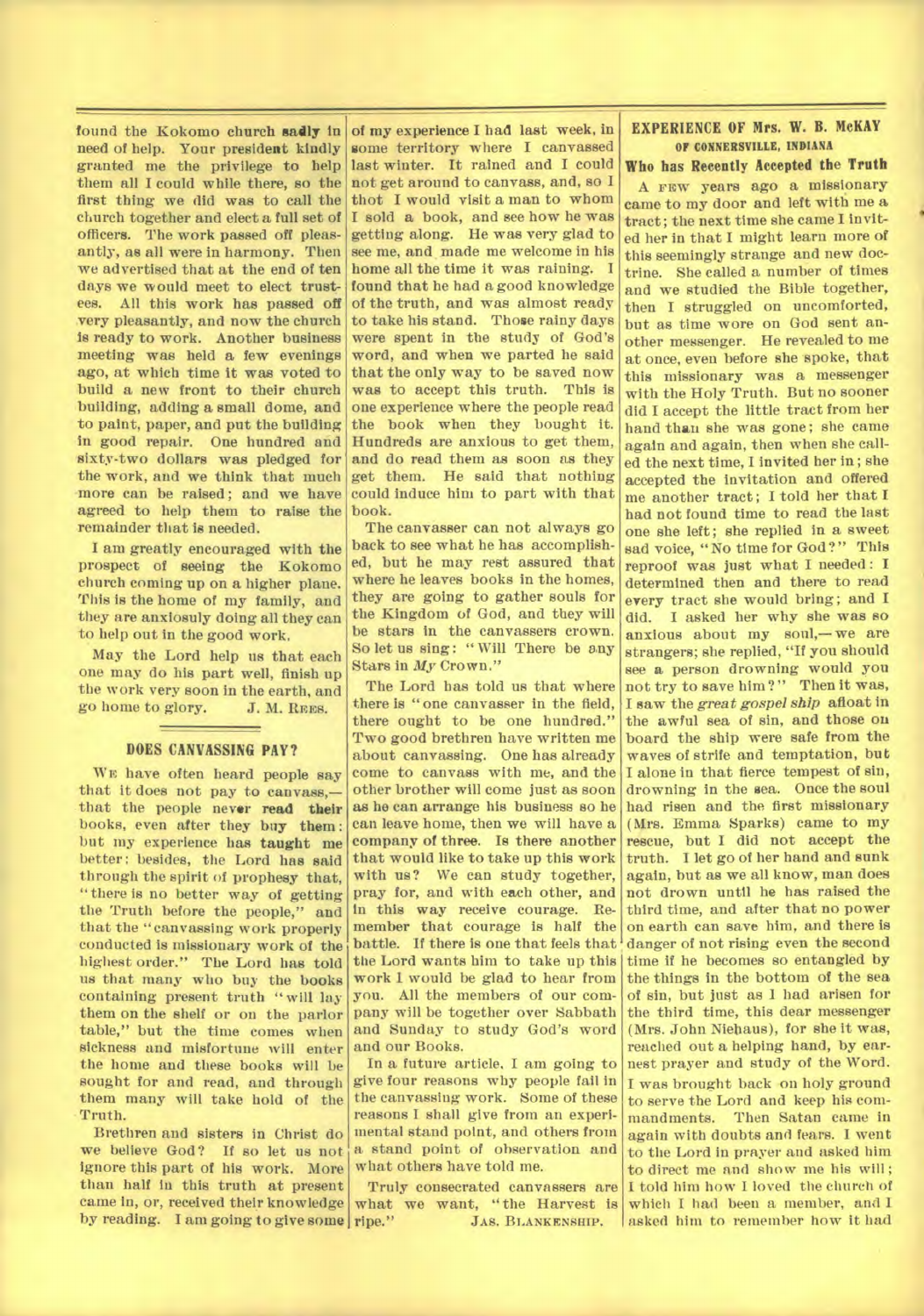grown out of its infancy and prospered, and of another church on the other corner near enough the same age to be called twin sister churches, —a Sabbath-keeping church,— and I asked God his will concerning these two churches, so closely situated and yet so different.

Then I had a dream. I saw two little twin girl babies, intrusted to my care; the one a fleshy healthy babe, the other a delicate tiny infant. I walked away from it, and as time passed on, my healthy babe grew to be very large; but, alas, although the outward appearance spoke of health and vigor, yet there was inward corruption and its beautiful face suddenly became covered with large sores and scars. Then a messenger stood before me : he had come to tell me that the weak and delicate baby, which I had left to die, was still alive and struggling through many difficulties. Then I began to repent: why had I left this infant to die without any effort on my part to help it; God forgive. When I again beheld the forsaken babe, behold she was beautiful and of perfect stature, but small and delicate because of neglect. I then resolved to care for the one I had once neglected. May God help me to do so; and may this church be so well represented by each member that no scars shall he seen on her face when Christ Jesus comes.

#### **BROTHER HILL'S BIBLE CLASS**

**Tins** is the title of a *new* little book just printed, the pen of Elder W. B. Hill, of College View. It is a study of the "Excuses, Inventions, Fables, and Dreams," that are so often used by those who do not want to accept a plain "Thus saith the Lord," for their guide in religious matters.

This is without doubt the richest, spiciest little work that has ever been put out on this line. For example, on the excuse that on going around the world the Sabbath-keeper would get changed over, Brother Hill proposes to take a Sunday-keeper with him on the trip. Then if Brother Hill was keeping Sunday when they returned, the other fellow would be keeping Monday.

There are fifteen ministers in the Bible class, many of whom are prominent in the different churches in Linothers he has Rev. Wilber F. Crafts answer some questions. In these answers the ministers contradict each other as well as themselves, which shows how flimsey their reasons are for the Sunday-sabbath.

These answers to the different questions given by the ministers are not "fixed up" for the book, but are statements which they have made in articles in the Lincoln papers, or in direct letters to Brother Hill, or in personal conversation with him. We have all beard such excuses many times.

Elder S. H. Lane *says* of this little book, "It is an eye-opener, and ought to be in the hands of every one of our ministers." Others say it is "good," "very fine," etc. Another says, "It is a budget of nuggets, cream from beginning to end." In fact all who read it enjoy it as the Bible truths along this line are put in a new setting and made to stand out more clearly than before.

Brother Hill is an old man of ability, having been one of our workers for 25 years, and the Lord has used him to lead many to accept the Third Angel's Message. He has had these excuses to meet and has learned how to meet them and to show them to be but "air."

"Brother Hill's Bible Class" is cerinly a clincher. Get it. Read it. study it, then loan or sell it to your friends and neighbors. It contains 72 pages with cover, neatly gotten up. Price 15c. Order of Indiana Conference, Room 221 Unity Building Indianapolis.

#### **A CHURCH THE RESULT**

**"THERE** are many who, because of their prejudice, will never know the truth unless it is brought to their homes. The canvasser may find these souls and minister to them. There is a line of work in house-tohouse labor which he can accomplish more successfully than others. He can become acquainted with the people and understand their true necessities; he can pray with them, and can point them to the Lamb of God, that, taketh away the sin of the world. Thus the way will he opened for the special message for this time to find access to their hearts."

coln and other places. Among demonstrate the truthfulness of the diligent in doing missionary work. A number of instances, a few of which are most remarkable, have come to our notice recently which Should not Adventists be equally

above statement from the Testimonies. About a year ago now, one of our faithful canvassers entered the field and placed a copy of "Great Controversy" in almost every home in the community in which he worked. The Lord especially impressed the great truths found in this book on the hearts of the readers. At the request of the people interested, the president of the Conference visited the community recently and organized a Sabbath-school of twenty-five members. A minister has now been sent to give furthur instructions preparatory to church organization. The faithful canvasser is rejoicing today over the results of his first year's work. In writing to us a few days ago, he says, "The book work will be my life work."

The above instance is quite remarkable, and certainly should serve as an incentive for others to enter this good work.

# **SURE CURE FOR DROPSY**

*To the Editor:* 

**DEAR BROTHER,—For** more than twenty years I have had in my possession a sure cure for dropsy, which I now contribute to all the readers of the **REPORTER** family.

Last winter I had the pleasure of proving its great value on a man over sixty years of age. He was bloated as tight as the skin could hold. It was remarked by the doctors: "This will be the wind up of John Leedy," this *being* his name. The seeond prescription assuaged the disease, and today there are no symptoms of its return.

It has been called for by some of our brethren, so here it is :

To one gallon of cider, add

3 handfuls of horse-radish root

- <sup>3</sup> <sup>4</sup> **parsley root and top**<br><sup>3</sup> <sup>4</sup> **of ground mustard**
- 3 " of ground mustard
- 1 ounce of squill syrup

1 " of juniper berries.

Let it stand until morning, then heat and keep it hot, (not boiling) until bed-time. Strain it the next morning. Dose for adult,  $\frac{1}{2}$  gill three times a day. If the first prescription fails, repeat it.

B. F. **ANDERSON.** 

**IT** is said that death, and Satan "have all seasons for their own."